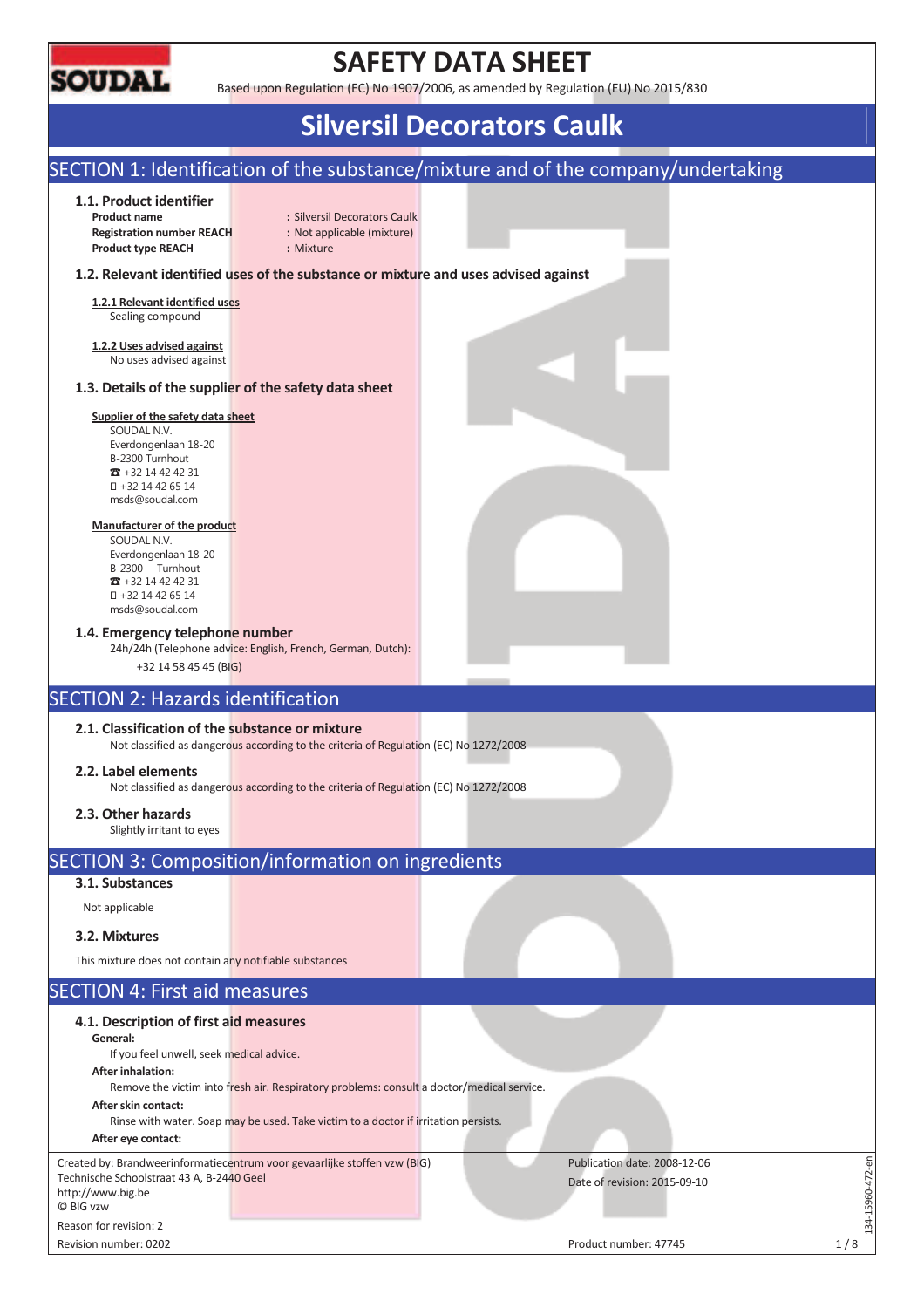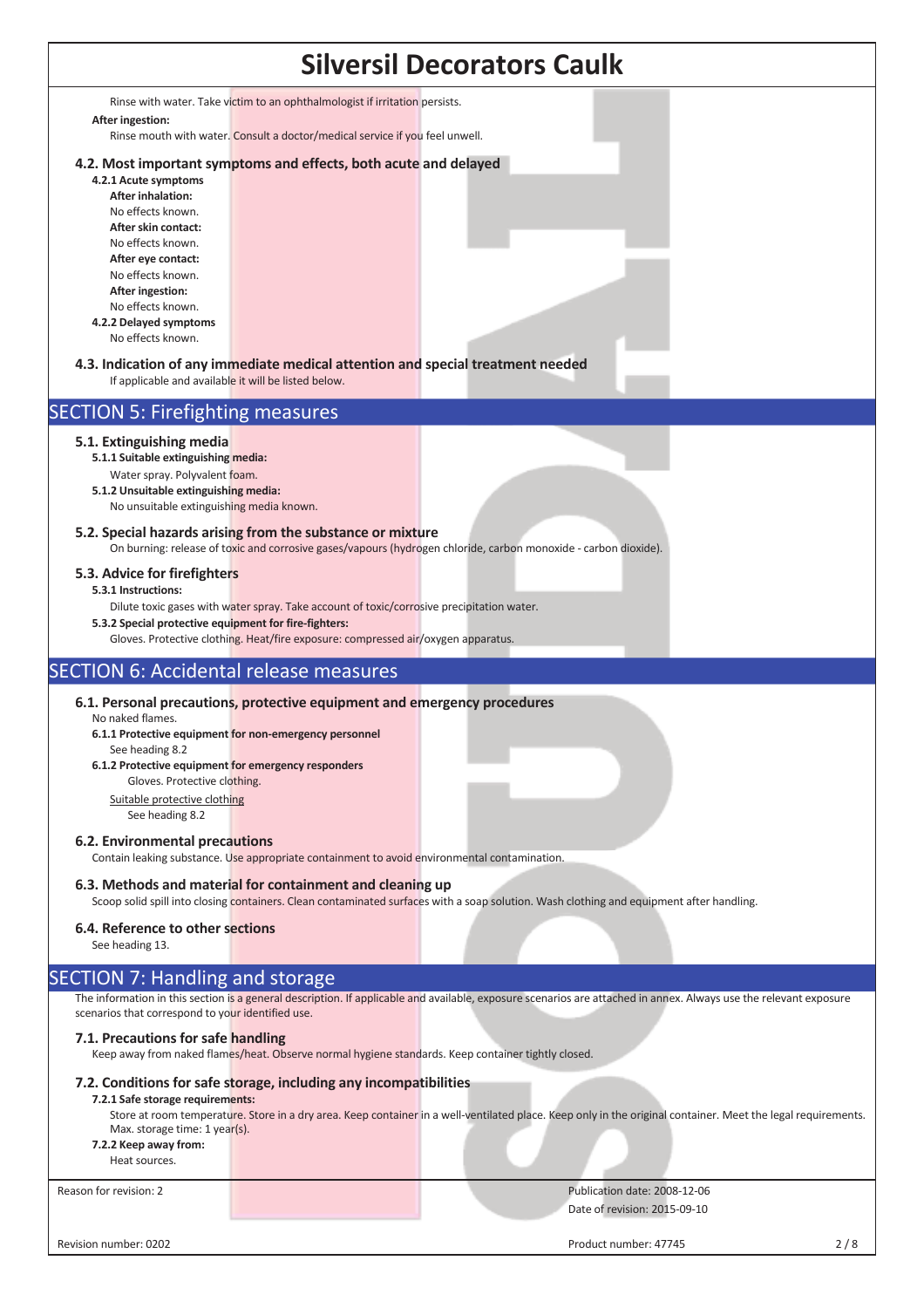|                                                                                                                                                                                                                                                                                                                                                                                                                                                                                                                                                                                                                                                                                                                  | <b>Silversil Decorators Caulk</b>                                                                                                                                 |
|------------------------------------------------------------------------------------------------------------------------------------------------------------------------------------------------------------------------------------------------------------------------------------------------------------------------------------------------------------------------------------------------------------------------------------------------------------------------------------------------------------------------------------------------------------------------------------------------------------------------------------------------------------------------------------------------------------------|-------------------------------------------------------------------------------------------------------------------------------------------------------------------|
| 7.2.3 Suitable packaging material:<br>Synthetic material.<br>7.2.4 Non suitable packaging material:<br>No data available<br>7.3. Specific end use(s)<br>If applicable and available, exposure scenarios are attached in annex. See information supplied by the manufacturer.                                                                                                                                                                                                                                                                                                                                                                                                                                     |                                                                                                                                                                   |
| SECTION 8: Exposure controls/personal protection                                                                                                                                                                                                                                                                                                                                                                                                                                                                                                                                                                                                                                                                 |                                                                                                                                                                   |
| 8.1. Control parameters<br>8.1.1 Occupational exposure<br>a) Occupational exposure limit values<br>If limit values are applicable and available these will be listed below.<br>b) National biological limit values<br>If limit values are applicable and available these will be listed below.<br>8.1.2 Sampling methods<br>If applicable and available it will be listed below.<br>8.1.3 Applicable limit values when using the substance or mixture as intended<br>If limit values are applicable and available these will be listed below.<br>8.1.4 DNEL/PNEC values<br>If applicable and available it will be listed below.<br>8.1.5 Control banding<br>If applicable and available it will be listed below. |                                                                                                                                                                   |
| 8.2. Exposure controls<br>scenarios that correspond to your identified use.<br>8.2.1 Appropriate engineering controls<br>Keep away from naked flames/heat.<br>8.2.2 Individual protection measures, such as personal protective equipment<br>Observe normal hygiene standards. Keep container tightly closed. Do not eat, drink or smoke during work.<br>a) Respiratory protection:<br>Respiratory protection not required in normal conditions.<br>b) Hand protection:<br>Gloves.<br>c) Eye protection:<br>Eye protection not required in normal conditions.                                                                                                                                                    | The information in this section is a general description. If applicable and available, exposure scenarios are attached in annex. Always use the relevant exposure |
| d) Skin protection:<br>Protective clothing.                                                                                                                                                                                                                                                                                                                                                                                                                                                                                                                                                                                                                                                                      |                                                                                                                                                                   |

### **8.2.3 Environmental exposure controls:**

See headings 6.2, 6.3 and 13

# SECTION 9: Physical and chemical properties

# **9.1. Information on basic physical and chemical properties**

| Physical form               | Paste                                                  |
|-----------------------------|--------------------------------------------------------|
| Odour                       | Characteristic odour                                   |
| Odour threshold             | No data available                                      |
| Colour                      | Variable in colour, depending on the composition       |
| Particle size               | No data available                                      |
| <b>Explosion limits</b>     | No data available                                      |
| Flammability                | Non-flammable                                          |
| Log Kow                     | Not applicable (mixture)                               |
| Dynamic viscosity           | No data available                                      |
| Kinematic viscosity         | No data available                                      |
| Melting point               | No data available                                      |
| <b>Boiling point</b>        | No data available                                      |
| Flash point                 | No data available                                      |
| Evaporation rate            | No data available                                      |
| Relative vapour density     | Not applicable                                         |
| Vapour pressure             | No data available                                      |
| Solubility                  | No data available                                      |
| Relative density            | 1.7                                                    |
| Decomposition temperature   | No data available                                      |
| Auto-ignition temperature   | No data available                                      |
| <b>Explosive properties</b> | No chemical group associated with explosive properties |
| Oxidising properties        | No chemical group associated with oxidising properties |
| Reason for revision: 2      | Publication date: 2008-12-06                           |
|                             |                                                        |
|                             | Date of revision: 2015-09-10                           |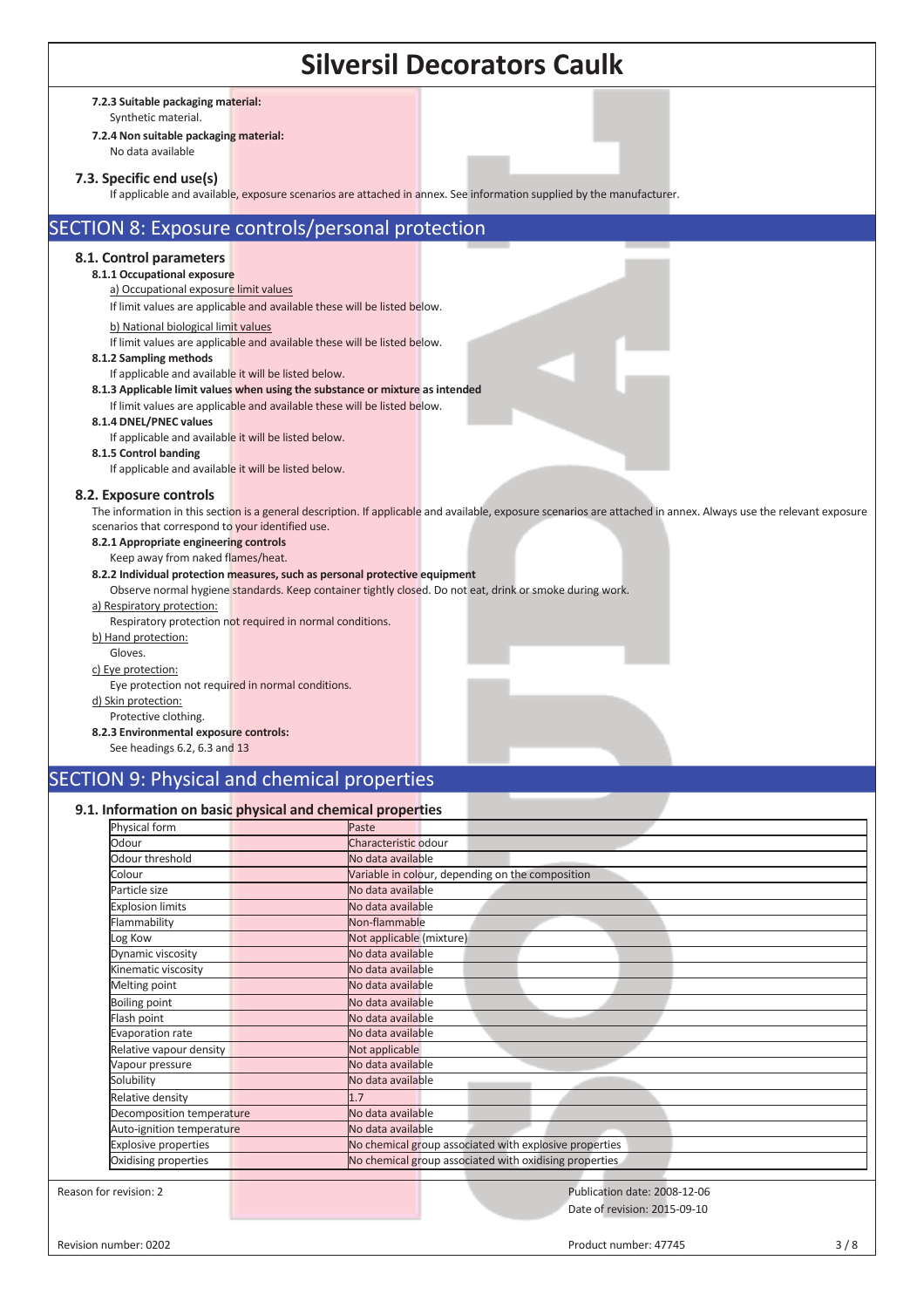|                                                                                                    |                        | <b>Silversil Decorators Caulk</b>                                                                               |     |
|----------------------------------------------------------------------------------------------------|------------------------|-----------------------------------------------------------------------------------------------------------------|-----|
| pH                                                                                                 | No data available      |                                                                                                                 |     |
| 9.2. Other information                                                                             |                        |                                                                                                                 |     |
| Absolute density                                                                                   | 1687 kg/m <sup>3</sup> |                                                                                                                 |     |
| <b>SECTION 10: Stability and reactivity</b>                                                        |                        |                                                                                                                 |     |
| 10.1. Reactivity<br>No data available.                                                             |                        |                                                                                                                 |     |
| 10.2. Chemical stability<br>Stable under normal conditions.                                        |                        |                                                                                                                 |     |
| 10.3. Possibility of hazardous reactions<br>No data available.                                     |                        |                                                                                                                 |     |
| 10.4. Conditions to avoid<br>Keep away from naked flames/heat.                                     |                        |                                                                                                                 |     |
| 10.5. Incompatible materials<br>No data available.                                                 |                        |                                                                                                                 |     |
| 10.6. Hazardous decomposition products                                                             |                        | On burning: release of toxic and corrosive gases/vapours (hydrogen chloride, carbon monoxide - carbon dioxide). |     |
| <b>SECTION 11: Toxicological information</b>                                                       |                        |                                                                                                                 |     |
| 11.1. Information on toxicological effects<br>11.1.1 Test results                                  |                        |                                                                                                                 |     |
| <b>Acute toxicity</b>                                                                              |                        |                                                                                                                 |     |
| Silversil Decorators Caulk                                                                         |                        |                                                                                                                 |     |
| No (test) data on the mixture available<br>Judgement is based on the relevant ingredients          |                        |                                                                                                                 |     |
| Conclusion                                                                                         |                        |                                                                                                                 |     |
| Not classified for acute toxicity                                                                  |                        |                                                                                                                 |     |
| Corrosion/irritation                                                                               |                        |                                                                                                                 |     |
| Silversil Decorators Caulk                                                                         |                        |                                                                                                                 |     |
| No (test) data on the mixture available<br>Judgement is based on the relevant ingredients          |                        |                                                                                                                 |     |
| <b>Conclusion</b>                                                                                  |                        |                                                                                                                 |     |
| Not classified as irritating to the skin                                                           |                        |                                                                                                                 |     |
| Not classified as irritating to the eyes<br>Not classified as irritating to the respiratory system |                        |                                                                                                                 |     |
| Respiratory or skin sensitisation                                                                  |                        |                                                                                                                 |     |
| Silversil Decorators Caulk                                                                         |                        |                                                                                                                 |     |
| No (test)data on the mixture available                                                             |                        |                                                                                                                 |     |
| Judgement is based on the relevant ingredients<br>Conclusion                                       |                        |                                                                                                                 |     |
| Not classified as sensitizing for inhalation                                                       |                        |                                                                                                                 |     |
| Not classified as sensitizing for skin                                                             |                        |                                                                                                                 |     |
| Specific target organ toxicity                                                                     |                        |                                                                                                                 |     |
| <b>Silversil Decorators Caulk</b><br>No (test) data on the mixture available                       |                        |                                                                                                                 |     |
| Judgement is based on the relevant ingredients                                                     |                        |                                                                                                                 |     |
| Conclusion                                                                                         |                        |                                                                                                                 |     |
| Not classified for subchronic toxicity                                                             |                        |                                                                                                                 |     |
| Mutagenicity (in vitro)                                                                            |                        |                                                                                                                 |     |
| Silversil Decorators Caulk<br>No (test) data on the mixture available                              |                        |                                                                                                                 |     |
| Mutagenicity (in vivo)<br><b>Silversil Decorators Caulk</b>                                        |                        |                                                                                                                 |     |
| No (test) data on the mixture available                                                            |                        |                                                                                                                 |     |
| Reason for revision: 2                                                                             |                        | Publication date: 2008-12-06<br>Date of revision: 2015-09-10                                                    |     |
| Revision number: 0202                                                                              |                        | Product number: 47745                                                                                           | 4/8 |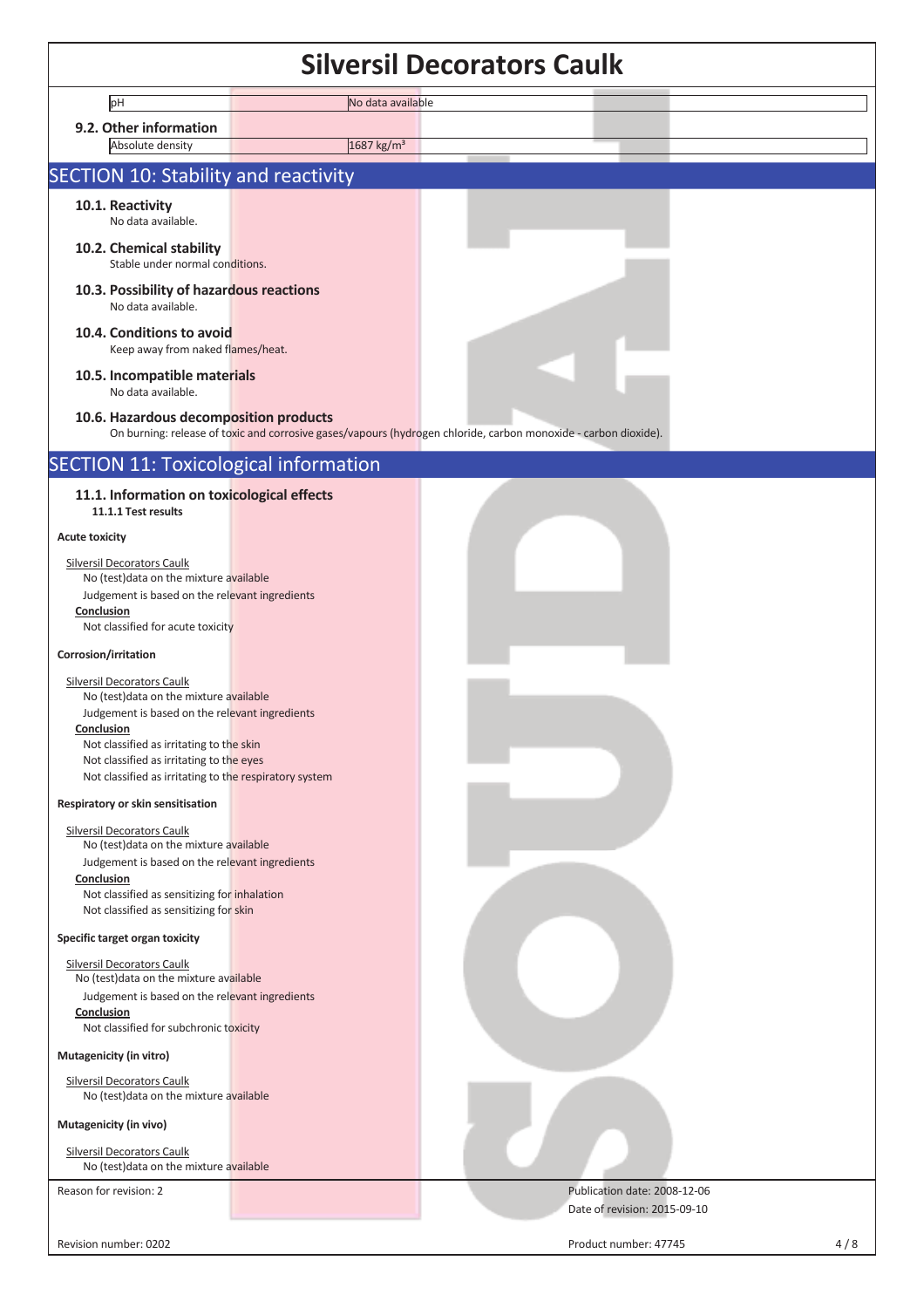|                                                                                                                                                                                                                                                                                                                                        |                          |       | <b>Silversil Decorators Caulk</b>                                                                                                            |                            |
|----------------------------------------------------------------------------------------------------------------------------------------------------------------------------------------------------------------------------------------------------------------------------------------------------------------------------------------|--------------------------|-------|----------------------------------------------------------------------------------------------------------------------------------------------|----------------------------|
| Carcinogenicity                                                                                                                                                                                                                                                                                                                        |                          |       |                                                                                                                                              |                            |
| <b>Silversil Decorators Caulk</b><br>No (test) data on the mixture available                                                                                                                                                                                                                                                           |                          |       |                                                                                                                                              |                            |
| <b>Reproductive toxicity</b>                                                                                                                                                                                                                                                                                                           |                          |       |                                                                                                                                              |                            |
| Silversil Decorators Caulk<br>No (test) data on the mixture available<br>Judgement is based on the relevant ingredients<br><b>Conclusion CMR</b><br>Not classified for reprotoxic or developmental toxicity<br>Not classified for mutagenic or genotoxic toxicity<br>Not classified for carcinogenicity                                |                          |       |                                                                                                                                              |                            |
| <b>Toxicity other effects</b>                                                                                                                                                                                                                                                                                                          |                          |       |                                                                                                                                              |                            |
| <b>Silversil Decorators Caulk</b><br>No (test) data on the mixture available                                                                                                                                                                                                                                                           |                          |       |                                                                                                                                              |                            |
| Chronic effects from short and long-term exposure                                                                                                                                                                                                                                                                                      |                          |       |                                                                                                                                              |                            |
| <b>Silversil Decorators Caulk</b><br>No effects known.                                                                                                                                                                                                                                                                                 |                          |       |                                                                                                                                              |                            |
| <b>SECTION 12: Ecological information</b>                                                                                                                                                                                                                                                                                              |                          |       |                                                                                                                                              |                            |
| 12.1. Toxicity                                                                                                                                                                                                                                                                                                                         |                          |       |                                                                                                                                              |                            |
| Silversil Decorators Caulk<br>No (test) data on the mixture available                                                                                                                                                                                                                                                                  |                          |       |                                                                                                                                              |                            |
| Judgement of the mixture is based on the relevant ingredients                                                                                                                                                                                                                                                                          |                          |       |                                                                                                                                              |                            |
| Conclusion<br>Not classified as dangerous for the environment according to the criteria of Regulation (EC) No 1272/2008                                                                                                                                                                                                                |                          |       |                                                                                                                                              |                            |
| 12.2. Persistence and degradability                                                                                                                                                                                                                                                                                                    |                          |       |                                                                                                                                              |                            |
| Biodegradability in water: no data available                                                                                                                                                                                                                                                                                           |                          |       |                                                                                                                                              |                            |
| 12.3. Bioaccumulative potential<br>Silversil Decorators Caulk                                                                                                                                                                                                                                                                          |                          |       |                                                                                                                                              |                            |
| Log Kow<br><b>Method</b>                                                                                                                                                                                                                                                                                                               | Remark                   | Value | <b>Temperature</b>                                                                                                                           | <b>Value determination</b> |
|                                                                                                                                                                                                                                                                                                                                        | Not applicable (mixture) |       |                                                                                                                                              |                            |
| Conclusion<br>No bioaccumulation data available                                                                                                                                                                                                                                                                                        |                          |       |                                                                                                                                              |                            |
| 12.4. Mobility in soil                                                                                                                                                                                                                                                                                                                 |                          |       |                                                                                                                                              |                            |
| No (test) data on mobility of the components available                                                                                                                                                                                                                                                                                 |                          |       |                                                                                                                                              |                            |
| 12.5. Results of PBT and vPvB assessment<br>Regulation (EC) No 1907/2006.                                                                                                                                                                                                                                                              |                          |       | Due to insufficient data no statement can be made whether the component(s) fulfil(s) the criteria of PBT and vPvB according to Annex XIII of |                            |
| 12.6. Other adverse effects<br>Silversil Decorators Caulk<br>Global warming potential (GWP)<br>None of the known components is included in the list of fluorinated greenhouse gases (Regulation (EC) No 517/2014)<br>Ozone-depleting potential (ODP)<br>Not classified as dangerous for the ozone layer (Regulation (EC) No 1005/2009) |                          |       |                                                                                                                                              |                            |

# SECTION 13: Disposal considerations

The information in this section is a general description. If applicable and available, exposure scenarios are attached in annex. Always use the relevant exposure scenarios that correspond to your identified use.

#### **13.1. Waste treatment methods**

**13.1.1 Provisions relating to waste**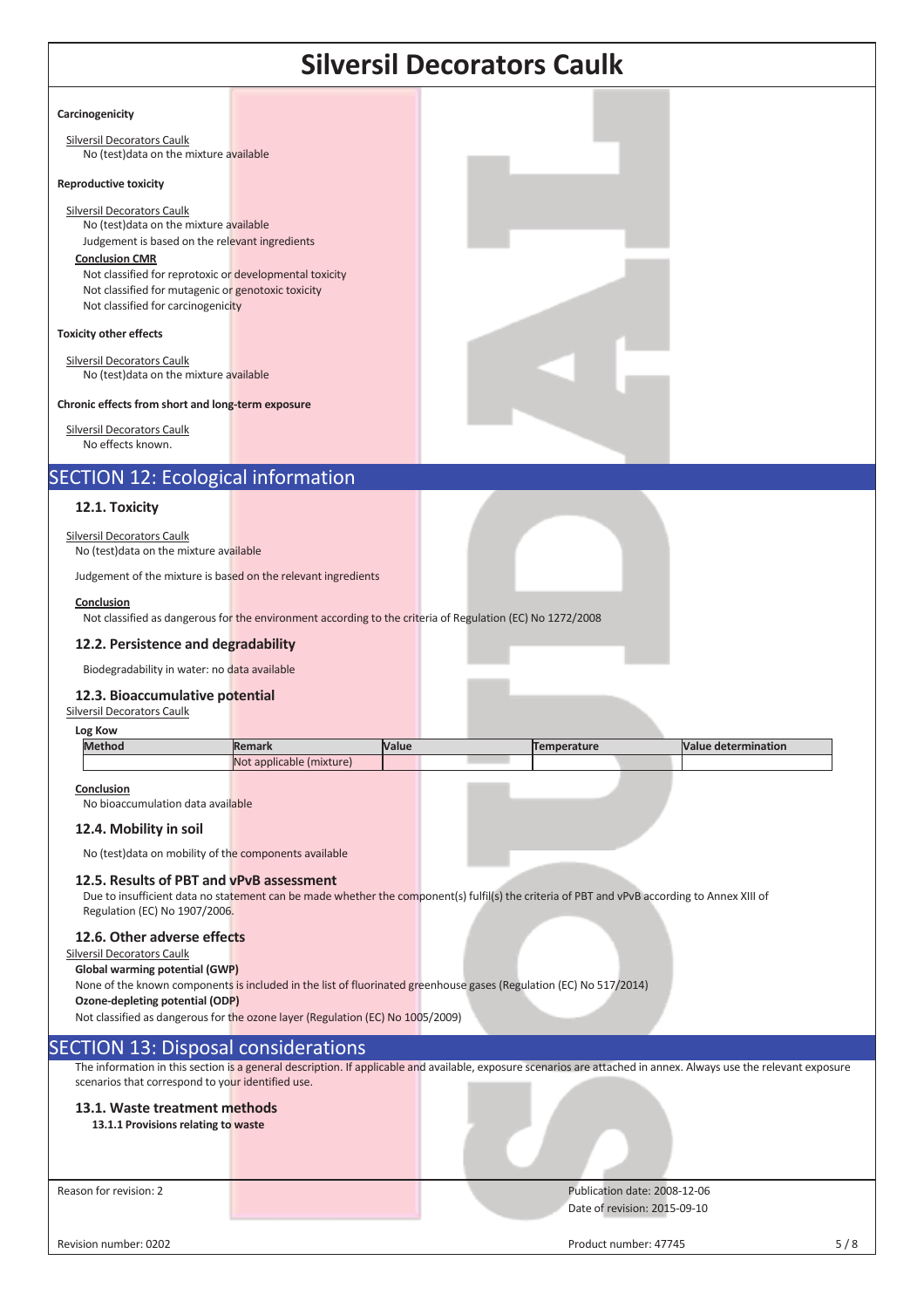# **Silversil Decorators Caulk**

Waste material code (Directive 2008/98/EC, Decision 2000/0532/EC).

08 04 10 (wastes from MFSU of adhesives and sealants (including waterproofing products): waste adhesives and sealants other than those mentioned in 08 04 09). Depending on branch of industry and production process, also other waste codes may be applicable. Can be considered as non-hazardous waste according to Regulation (EU) No 1357/2014.

#### **13.1.2 Disposal methods**

Remove waste in accordance with local and/or national regulations. Do not discharge into drains or the environment. Dispose of at authorized waste collection point.

#### **13.1.3 Packaging/Container**

Waste material code packaging (Directive 2008/98/EC). 15 01 02 (plastic packaging).

# SECTION 14: Transport information

### **Road (ADR)**  14.1. UN number **Transport** Not subject 14.2. UN proper shipping name 14.3. Transport hazard class(es) Hazard identification number Class Classification code 14.4. Packing group Packing group Labels 14.5. Environmental hazards Environmentally hazardous substance mark no matches and the matches of the matches of the matches of the matches 14.6. Special precautions for user Special provisions Limited quantities **Rail (RID)**  14.1. UN number Transport Not subject 14.2. UN proper shipping name 14.3. Transport hazard class(es) Hazard identification number Class Classification code 14.4. Packing group Packing group Labels 14.5. Environmental hazards Environmentally hazardous substance mark no mark no mark no mark 14.6. Special precautions for user Special provisions Limited quantities **Inland waterways (ADN)**  14.1. UN number **Transport** Not subject 14.2. UN proper shipping name 14.3. Transport hazard class(es) **Class** Classification code 14.4. Packing group Packing group Labels 14.5. Environmental hazards Environmentally hazardous substance mark now all the control of the control of the control of the control of the control of the control of the control of the control of the control of the control of the control of the cont 14.6. Special precautions for user Special provisions Limited quantities **Sea (IMDG/IMSBC)**  14.1. UN number Transport Not subject 14.2. UN proper shipping name 14.3. Transport hazard class(es) Class Reason for revision: 2 Publication date: 2008-12-06 Date of revision: 2015-09-10 Revision number: 0202 6 / 8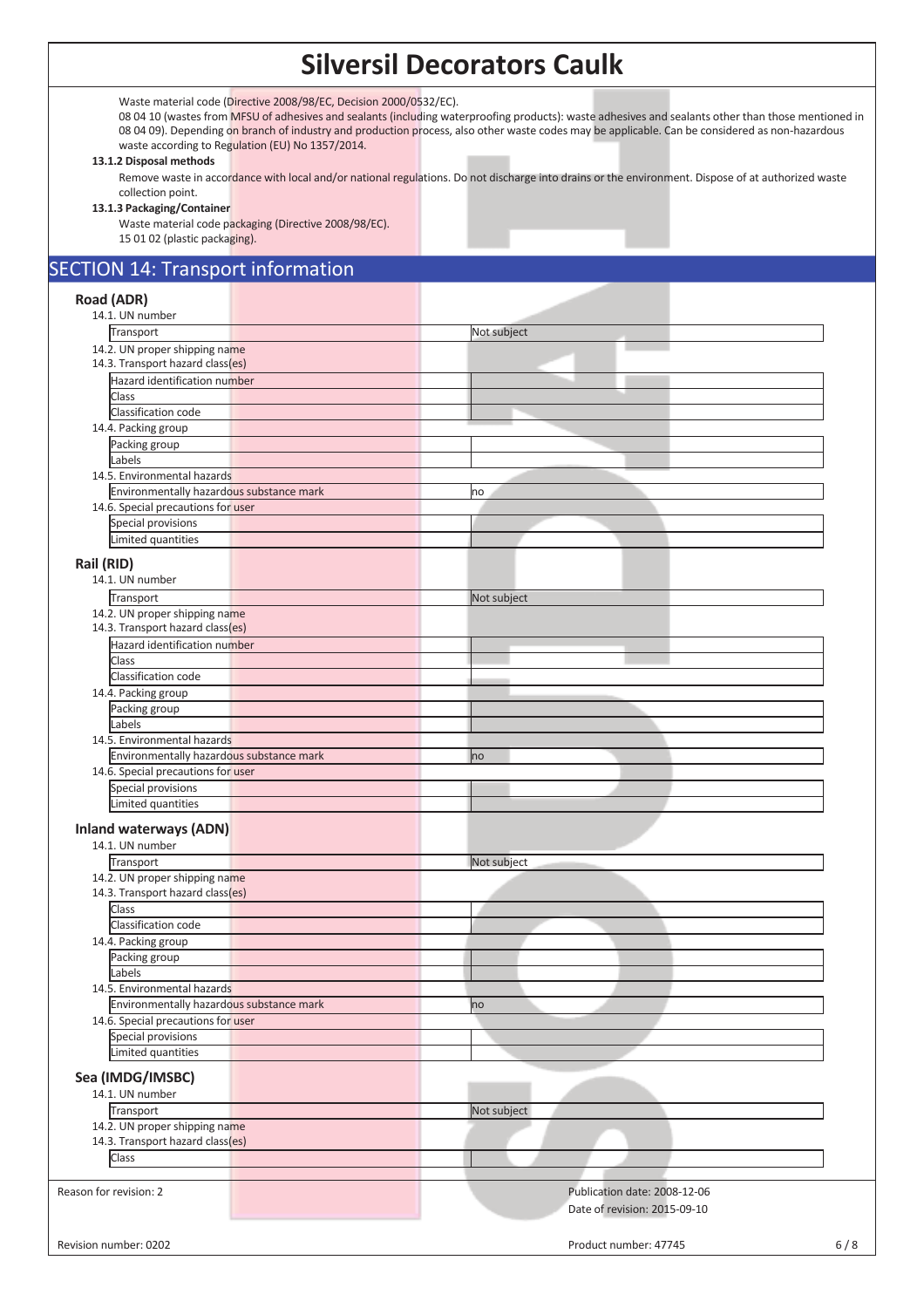# **Silversil Decorators Caulk**

|                                                                          |                                                                                                                                                                  | SIIVEI SII DELUI ALUI S CAUIN                                                                                                |                                                                                                                                                               |
|--------------------------------------------------------------------------|------------------------------------------------------------------------------------------------------------------------------------------------------------------|------------------------------------------------------------------------------------------------------------------------------|---------------------------------------------------------------------------------------------------------------------------------------------------------------|
| 14.4. Packing group                                                      |                                                                                                                                                                  |                                                                                                                              |                                                                                                                                                               |
| Packing group                                                            |                                                                                                                                                                  |                                                                                                                              |                                                                                                                                                               |
| Labels                                                                   |                                                                                                                                                                  |                                                                                                                              |                                                                                                                                                               |
| 14.5. Environmental hazards                                              |                                                                                                                                                                  |                                                                                                                              |                                                                                                                                                               |
| Marine pollutant                                                         |                                                                                                                                                                  |                                                                                                                              |                                                                                                                                                               |
| Environmentally hazardous substance mark                                 |                                                                                                                                                                  | no                                                                                                                           |                                                                                                                                                               |
| 14.6. Special precautions for user                                       |                                                                                                                                                                  |                                                                                                                              |                                                                                                                                                               |
| Special provisions<br>Limited quantities                                 |                                                                                                                                                                  |                                                                                                                              |                                                                                                                                                               |
|                                                                          | 14.7. Transport in bulk according to Annex II of Marpol and the IBC Code                                                                                         |                                                                                                                              |                                                                                                                                                               |
| Annex II of MARPOL 73/78                                                 |                                                                                                                                                                  |                                                                                                                              |                                                                                                                                                               |
|                                                                          |                                                                                                                                                                  |                                                                                                                              |                                                                                                                                                               |
| Air (ICAO-TI/IATA-DGR)<br>14.1. UN number                                |                                                                                                                                                                  |                                                                                                                              |                                                                                                                                                               |
| Transport                                                                |                                                                                                                                                                  | Not subject                                                                                                                  |                                                                                                                                                               |
| 14.2. UN proper shipping name                                            |                                                                                                                                                                  |                                                                                                                              |                                                                                                                                                               |
| 14.3. Transport hazard class(es)                                         |                                                                                                                                                                  |                                                                                                                              |                                                                                                                                                               |
| Class                                                                    |                                                                                                                                                                  |                                                                                                                              |                                                                                                                                                               |
| 14.4. Packing group                                                      |                                                                                                                                                                  |                                                                                                                              |                                                                                                                                                               |
| Packing group                                                            |                                                                                                                                                                  |                                                                                                                              |                                                                                                                                                               |
| Labels                                                                   |                                                                                                                                                                  |                                                                                                                              |                                                                                                                                                               |
| 14.5. Environmental hazards<br>Environmentally hazardous substance mark  |                                                                                                                                                                  | no                                                                                                                           |                                                                                                                                                               |
| 14.6. Special precautions for user                                       |                                                                                                                                                                  |                                                                                                                              |                                                                                                                                                               |
| Special provisions                                                       |                                                                                                                                                                  |                                                                                                                              |                                                                                                                                                               |
|                                                                          | Passenger and cargo transport: limited quantities: maximum net quantity                                                                                          |                                                                                                                              |                                                                                                                                                               |
| per packaging                                                            |                                                                                                                                                                  |                                                                                                                              |                                                                                                                                                               |
|                                                                          |                                                                                                                                                                  |                                                                                                                              |                                                                                                                                                               |
| <b>SECTION 15: Regulatory information</b>                                |                                                                                                                                                                  |                                                                                                                              |                                                                                                                                                               |
|                                                                          |                                                                                                                                                                  | 15.1. Safety, health and environmental regulations/legislation specific for the substance or mixture                         |                                                                                                                                                               |
| <b>European legislation:</b>                                             |                                                                                                                                                                  |                                                                                                                              |                                                                                                                                                               |
| VOC content Directive 2010/75/EU                                         |                                                                                                                                                                  |                                                                                                                              |                                                                                                                                                               |
| <b>VOC content</b>                                                       |                                                                                                                                                                  | <b>Remark</b>                                                                                                                |                                                                                                                                                               |
| < 1%                                                                     |                                                                                                                                                                  |                                                                                                                              |                                                                                                                                                               |
|                                                                          |                                                                                                                                                                  |                                                                                                                              |                                                                                                                                                               |
|                                                                          |                                                                                                                                                                  |                                                                                                                              |                                                                                                                                                               |
| $< 16.87$ g/l                                                            |                                                                                                                                                                  |                                                                                                                              |                                                                                                                                                               |
| <b>National legislation The Netherlands</b>                              |                                                                                                                                                                  |                                                                                                                              |                                                                                                                                                               |
| Silversil Decorators Caulk                                               |                                                                                                                                                                  |                                                                                                                              |                                                                                                                                                               |
| Waste identification (the<br>Netherlands)                                | LWCA (the Netherlands): KGA category 04                                                                                                                          |                                                                                                                              |                                                                                                                                                               |
| Waterbezwaarlijkheid                                                     | 11                                                                                                                                                               |                                                                                                                              |                                                                                                                                                               |
|                                                                          |                                                                                                                                                                  |                                                                                                                              |                                                                                                                                                               |
| <b>National legislation Germany</b><br><b>Silversil Decorators Caulk</b> |                                                                                                                                                                  |                                                                                                                              |                                                                                                                                                               |
| WGK                                                                      |                                                                                                                                                                  |                                                                                                                              | 1; Classification water polluting based on the components in compliance with Verwaltungsvorschrift wassergefährdender                                         |
|                                                                          | Stoffe (VwVwS) of 27 July 2005 (Anhang 4)                                                                                                                        |                                                                                                                              |                                                                                                                                                               |
| <b>National legislation France</b>                                       |                                                                                                                                                                  |                                                                                                                              |                                                                                                                                                               |
| <b>Silversil Decorators Caulk</b>                                        |                                                                                                                                                                  |                                                                                                                              |                                                                                                                                                               |
| No data available                                                        |                                                                                                                                                                  |                                                                                                                              |                                                                                                                                                               |
|                                                                          |                                                                                                                                                                  |                                                                                                                              |                                                                                                                                                               |
| <b>National legislation Belgium</b>                                      |                                                                                                                                                                  |                                                                                                                              |                                                                                                                                                               |
| Silversil Decorators Caulk<br>No data available                          |                                                                                                                                                                  |                                                                                                                              |                                                                                                                                                               |
|                                                                          |                                                                                                                                                                  |                                                                                                                              |                                                                                                                                                               |
| Other relevant data                                                      |                                                                                                                                                                  |                                                                                                                              |                                                                                                                                                               |
| Silversil Decorators Caulk<br>No data available                          |                                                                                                                                                                  |                                                                                                                              |                                                                                                                                                               |
|                                                                          |                                                                                                                                                                  |                                                                                                                              |                                                                                                                                                               |
| 15.2. Chemical safety assessment                                         |                                                                                                                                                                  |                                                                                                                              |                                                                                                                                                               |
| No chemical safety assessment is required.                               |                                                                                                                                                                  |                                                                                                                              |                                                                                                                                                               |
|                                                                          |                                                                                                                                                                  |                                                                                                                              |                                                                                                                                                               |
| <b>SECTION 16: Other information</b>                                     |                                                                                                                                                                  |                                                                                                                              |                                                                                                                                                               |
| $(*)$ = INTERNAL CLASSIFICATION BY BIG                                   |                                                                                                                                                                  |                                                                                                                              |                                                                                                                                                               |
|                                                                          | PBT-substances = persistent, bioaccumulative and toxic substances<br>CLP (EU-GHS) Classification, labelling and packaging (Globally Harmonised System in Europe) |                                                                                                                              |                                                                                                                                                               |
|                                                                          |                                                                                                                                                                  |                                                                                                                              |                                                                                                                                                               |
|                                                                          |                                                                                                                                                                  |                                                                                                                              | The information in this safety data sheet is based on data and samples provided to BIG. The sheet was written to the best of our ability and according to the |
|                                                                          |                                                                                                                                                                  | state of knowledge at that time. The safety data sheet only constitutes a guideline for the safe handling, use, consumption, |                                                                                                                                                               |
| Reason for revision: 2                                                   |                                                                                                                                                                  |                                                                                                                              | Publication date: 2008-12-06                                                                                                                                  |
|                                                                          |                                                                                                                                                                  |                                                                                                                              | Date of revision: 2015-09-10                                                                                                                                  |

Revision number: 0202 7/8